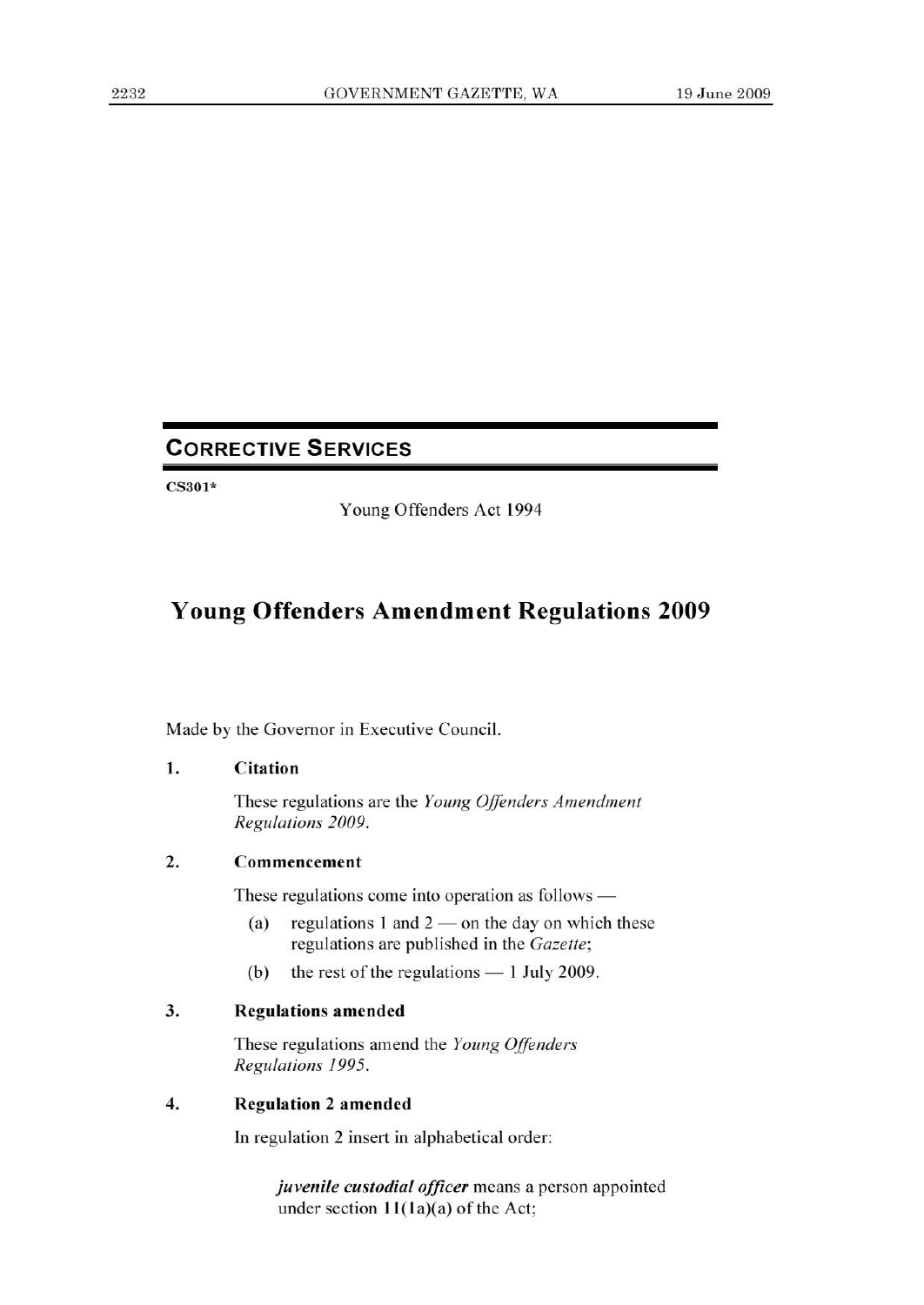### **5. Regulation 40A amended**

In regulation 40A:

(a) delete "\$150" and insert:

*\$250* 

(b) delete "up" and insert:

down

#### **6. Regulation** 42 amended

In regulation 42:

(a) in paragraph (a) delete *"\$35.00"* and insert:

\$50.11

(b) in paragraph (b) delete "\$25.00" and insert:

*\$35.80* 

(c) in paragraph (c) delete "\$15.00" and insert:

\$21.48

#### 7. **Regulation** 43 amended

Delete regulation 43(1) and insert:

- (1) Subject to subregulations (2A), (2) and (3), the gratuities that may be credited to a detainee in a detention centre other than a special detention centre are \$21.48 each week.
- (2A) The rate of gratuities to be credited under subregulation (1) is to be varied each year according to the variation in the previous year of the Consumer Price Index (all groups) Perth as issued by the Australian Bureau of Statistics under the authority of *the Census and Statistics Act 1905* (Commonwealth) and the date from which any such variation is to be credited is to be determined by the chief executive officer.

#### **8. Regulation** 47 amended

In regulation 47 delete the definition *of group worker.*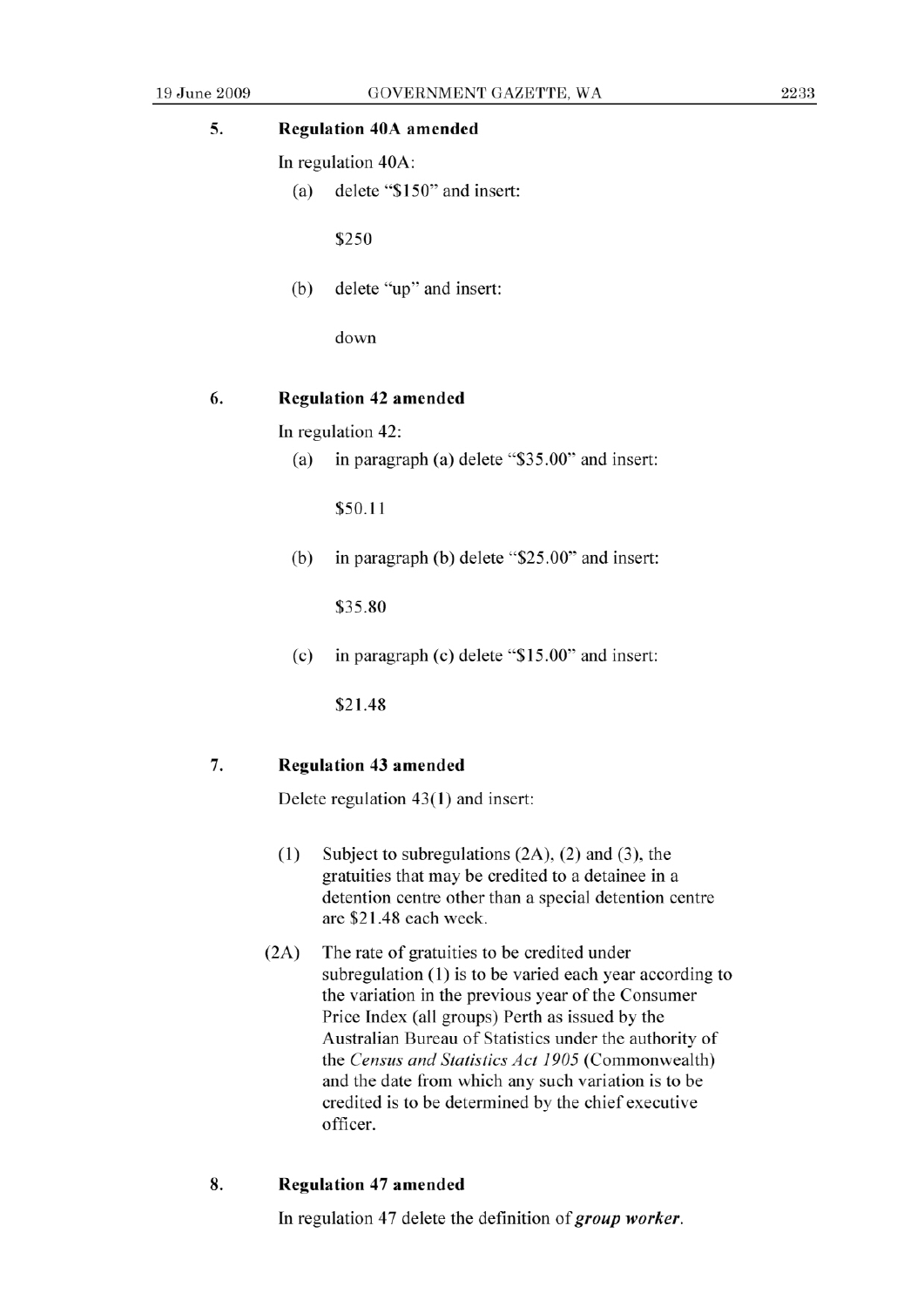#### **9. Regulation 48 amended**

In regulation 48(1) delete "group workers" and insert:

juvenile custodial officers

### 10. Regulations 51 and 52 amended

In the provisions listed in the Table delete "group worker" (each occurrence) and insert:

juvenile custodial officer

| Table      |            |
|------------|------------|
| r. $51(1)$ | r. $51(2)$ |
| r. $51(3)$ | r. $51(4)$ |
| r. $51(5)$ | r. $51(6)$ |
| r. $52(1)$ | r. $52(2)$ |
| r. $52(3)$ | r. $52(4)$ |
| r. $52(5)$ |            |

### **11. Regulation** 53 amended

(1) In regulation *53(1)* delete "group workers" and insert:

juvenile custodial officers

(2) In regulation 53(2) in the definition *of employee* delete "group workers" and insert:

juvenile custodial officers

## **12. Regulation 70 amended**

In regulation 70(1) delete "group workers" and insert:

juvenile custodial officers